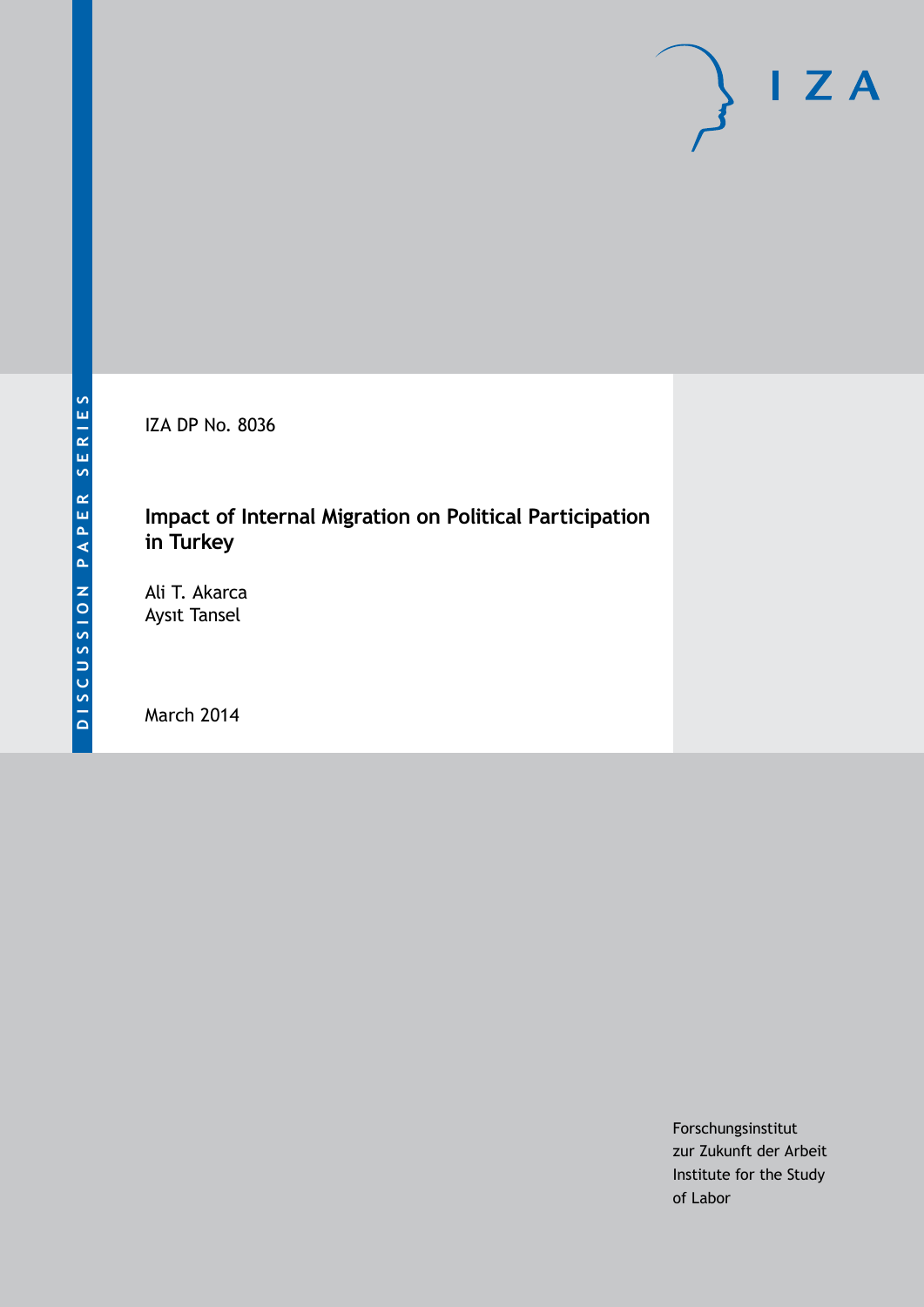# **Impact of Internal Migration on Political Participation in Turkey**

### **Ali T. Akarca**

*University of Illinois at Chicago*

### **Aysıt Tansel**

*Middle East Technical University, IZA and ERF*

### Discussion Paper No. 8036 March 2014

IZA

P.O. Box 7240 53072 Bonn Germany

Phone: +49-228-3894-0 Fax: +49-228-3894-180 E-mail: [iza@iza.org](mailto:iza@iza.org)

Any opinions expressed here are those of the author(s) and not those of IZA. Research published in this series may include views on policy, but the institute itself takes no institutional policy positions. The IZA research network is committed to the IZA Guiding Principles of Research Integrity.

The Institute for the Study of Labor (IZA) in Bonn is a local and virtual international research center and a place of communication between science, politics and business. IZA is an independent nonprofit organization supported by Deutsche Post Foundation. The center is associated with the University of Bonn and offers a stimulating research environment through its international network, workshops and conferences, data service, project support, research visits and doctoral program. IZA engages in (i) original and internationally competitive research in all fields of labor economics, (ii) development of policy concepts, and (iii) dissemination of research results and concepts to the interested public.

IZA Discussion Papers often represent preliminary work and are circulated to encourage discussion. Citation of such a paper should account for its provisional character. A revised version may be available directly from the author.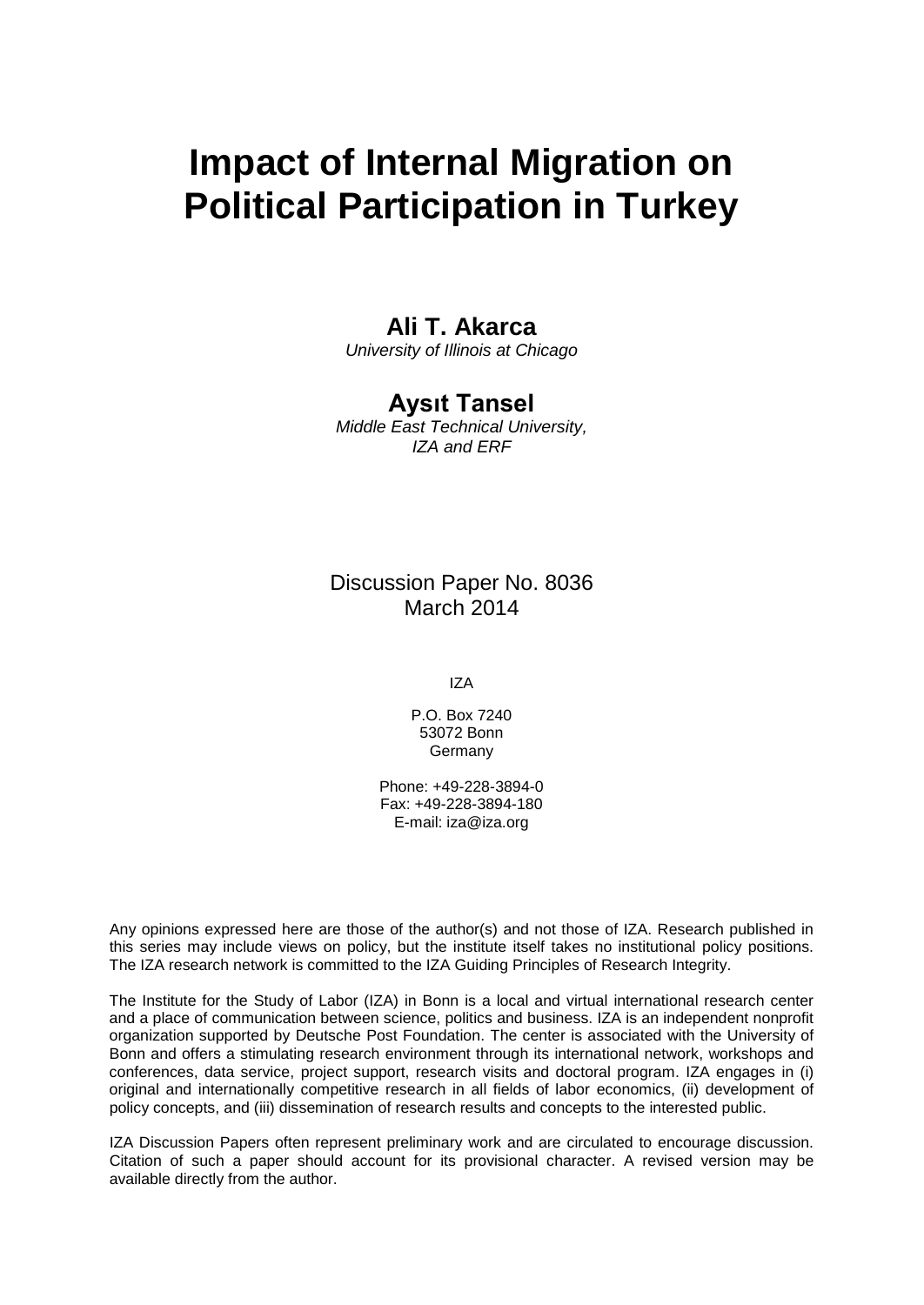IZA Discussion Paper No. 8036 March 2014

# **ABSTRACT**

# **Impact of Internal Migration on Political Participation in Turkey**

During last sixty years, Turkish population moved from one province to another at the rate of about 7-8 percent per five-year interval. As a consequence of this massive internal migration, population residing in a province other than the one they were born in increased from 12 percent in 1950 to 39 percent in 2011. Impact of this population instability on provincial turnout rates in 2011 parliamentary election is studied, controlling for the effects of other socio-economic, demographic, political and institutional factors. Consequences of migration both at destinations and origins are considered. According to robust regressions estimated, the relationship between turnout and education is inverse U-shaped, and between turnout and age, U-shaped. The latter reflects generational differences as well. Large population, large number parliament members to be elected from a constituency, participation by large number of parties, and existence of a dominant party depress the turnout rate. A percentage increase in the proportion of emigrants among the people born in a province reduces turnout rate in that province by 0.13 percentage points, while a percentage increase in the ratio of immigrants in the population of a province reduces it by 0.06 percentage points. However, at destinations where large numbers of immigrants from different regions are concentrated, the opportunity afforded to immigrants to elect one of their own, reduces the latter adverse impact significantly and in some cases turns it to positive.

JEL Classification: D72, J61

Keywords: election turnout, internal migration, political participation, Turkey, voter behavior

Corresponding author:

Ali T. Akarca Department of Economics (mc 144) University of Illinois at Chicago 601 S. Morgan Street, Chicago, Illinois 60607 USA E-mail: [akarca@uic.edu](mailto:akarca@uic.edu)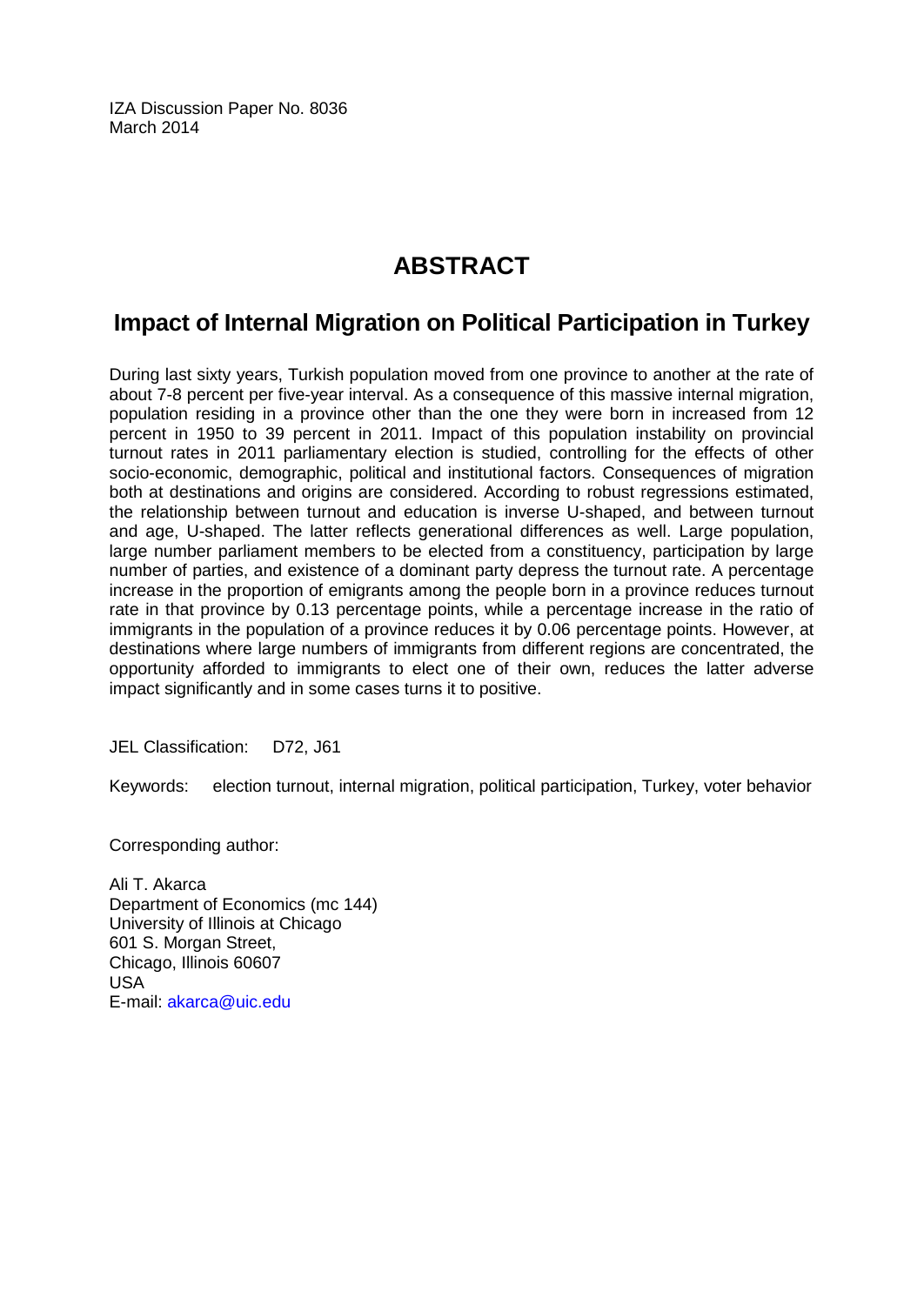#### **1. INTRODUCTION**

j

During the last sixty years, about 7 to 8 percent of the Turkish population has moved from one province to another in every five-year interval. As can be observed from Figures 1 and 2, this movement was essentially from the east and north towards the west and south, that is from the less developed and poorer parts of the country to the more industrialized and richer regions. As a consequence of this massive internal migration, the urbanization rate has increased from about 25 percent in 1950 to 42 percent in 1975, 65 percent in 2000 and 77 percent in 2011. Now 39 percent of Turkish population resides in a province other than the one in which they were born. This figure was 28 percent in 2000, 17 percent in 1975, and only 12 percent in  $1950<sup>1</sup>$ . Six provinces which collectively make up a third of the country's resident population have more immigrants than people born there. Only 16 percent of residents in Istanbul province which includes Turkey's largest metropolis, and only 32 percent of those in Ankara province, which includes country's capital and its second largest city, were born there. On the other hand, more than half of the people born in thirty-four of the eighty-one provinces were living elsewhere. Less than a fifth of those born in Ardahan, and only about a quarter of those born in Çankırı, Tunceli and Bayburt reside in their birth provinces.

 The main purpose of this study is to investigate the impact of such a large population instability on political participation in Turkey. We examine the impact on the voter turnout not only at the destinations of migrants but also at locations they have left behind. The former is studied extensively but political consequences of migration for sending communities is highly neglected. Small number of studies that exist limited their analysis to a few specific cases and to the effects of remittances and brain drain in the context of international migration, not internal. This is one of the gaps in the migration and turnout literatures we hope to fill.

To measure the effects of immigration and emigration on turnout properly, naturally we will have to control for and estimate the impacts of other socio-economic, demographic, political and institutional factors as well. Producing this information is another purpose of this study. There are only three studies on voter turnout in Turkey that go beyond an analysis of descriptive statistics or pairwise simple correlations: a micro study by Cesur and Mocan (2013) and two macro studies by Başlevent (2013) and Çulhaoğlu (2007). These consider socio-economic factors but none of them take into account emigration. While the first two include immigration in their regressions, they ignore political and institutional factors. The last one, on the other hand, includes political and institutional variables, but none on immigration. By including all types of variables mentioned in our turnout equation, we hope to measure their individual effects more accurately.

 The paper is organized as follows. In the next section, we discuss determinants of turnout and the model we specified for the Turkish 2011 parliamentary election. In section 3 we present our empirical results and interpret them. Finally in section 4 we summarize our conclusions.

<sup>&</sup>lt;sup>1</sup>Although place of birth data is available for the years divisible by five during 1950-2000, it is not for later years. Instead, place of birth registry is being reported since 2008 which is rarely different than the place of birth. Thus, for the year 2011, we use the former as a near perfect substitute of the latter.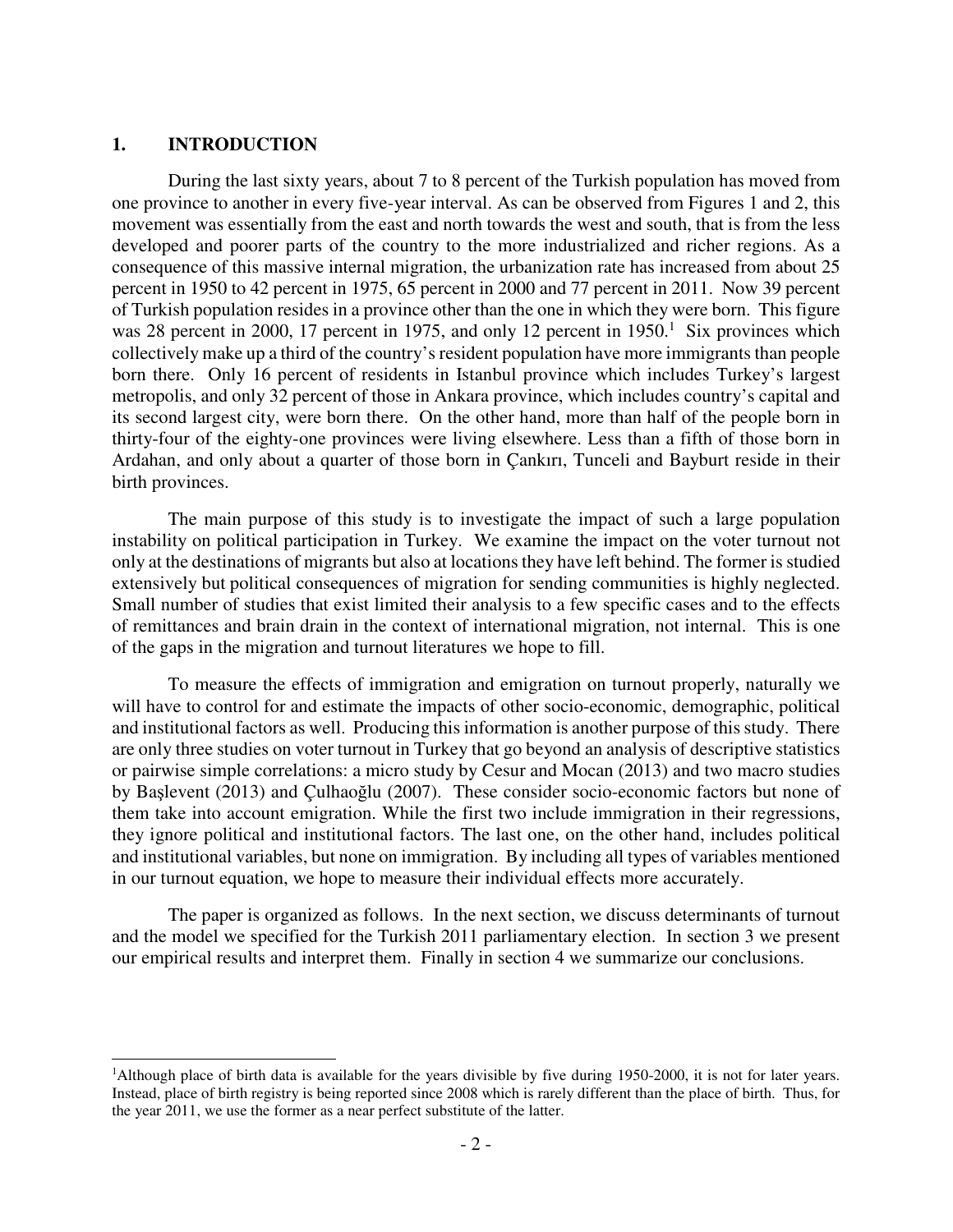#### **2. TURNOUT AND ITS DETERMINANTS**

 **S**tudies on turnout define their dependent variable as the ratio of the number of voters to one of the following: the entire population, the voting-age population, the eligible population, or the number of registered voters. Although the first two are considered due to the ease with which they can be obtained, obviously the latter two are more proper and will be our choice. These are the same in our case due to the switch in Turkey in 2008 to a system of automatic registration of all citizens eligible to vote without any effort on their part. $2$ 

According to Geys (2006) who surveyed 83 aggregate-level studies, in explaining turnout, researchers typically consider socio-economic and demographic variables such as population's size, density, stability, homogeneity, and the turnout rate in the previous election, political variables such as effective number of parties and the level of electoral competition, and institutional variables such as the election system, registration and voting requirements, and the presence of other elections on the ballot. He notes that, among these variables, those on population size, population stability and political competition appear to be most important, and those on population concentration and homogeneity, not important at all. The findings on variables relating to political fragmentation on the other hand are ambiguous. Although some studies consider also the age and education structures of the population Geys disregards them, on grounds that interpretations of their parameters carry a potential danger for ecological fallacy. However, Smets and Van Ham (2013) who surveyed 90 individual-level studies, note that education and age are the two most common independent variables in such studies, and the two that are found most successful. We believe that, as long as one is cautious about deducing individual level relationships from patterns observed in aggregate-level data, controlling for age and education would be beneficial rather than harmful.

For brevity, we will not review studies published since the Geys (2006) survey but will mention that they considered similar variables, as we will do here.<sup>3</sup> However, we will ignore institutional variables relating to election system and type, day of the week and month of the year the election is held, time passed since the last election, voting age, whether voting is compulsory or optional, and the ease of registration, as these do not vary in our data. The 2011 election is held on the same day and under the same rules in every province.

The variables we consider are the following:

-

PRIMARY: Percentage of provincial population with at least primary school (5 years of) education.

HIGHER: Percentage of provincial population with at least college education.

<sup>&</sup>lt;sup>2</sup> Since 2008, the electoral registers in Turkey are prepared and updated regularly by the state which does not require voluntary registration. This is accomplished by matching of two databases through the identification numbers each citizen is assigned. One of the databases, known, as "Merkezi Nüfus İdare Sistemi" (the Central Population Registration System) or with its Turkish acronym MERNİS, contains information such as births, deaths, marriages, divorces, adoptions. The other one, known as "Adrese Dayalı Nüfus Kayıt Sistemi" (the Address Based Population Registration System) or with its Turkish acronym, ADNKS, covers addresses of all citizens. For more details about the databases mentioned and how they are matched, the reader is referred to Taştı (2009).

<sup>&</sup>lt;sup>3</sup> Perhaps we should draw attention to an aggregate-level study by Goodman and Hiskey (2008) though, as it is one of the very few studies on the effects of migration on those who are left behind in the sending city, and it lists in its endnote 9, other such relevant work.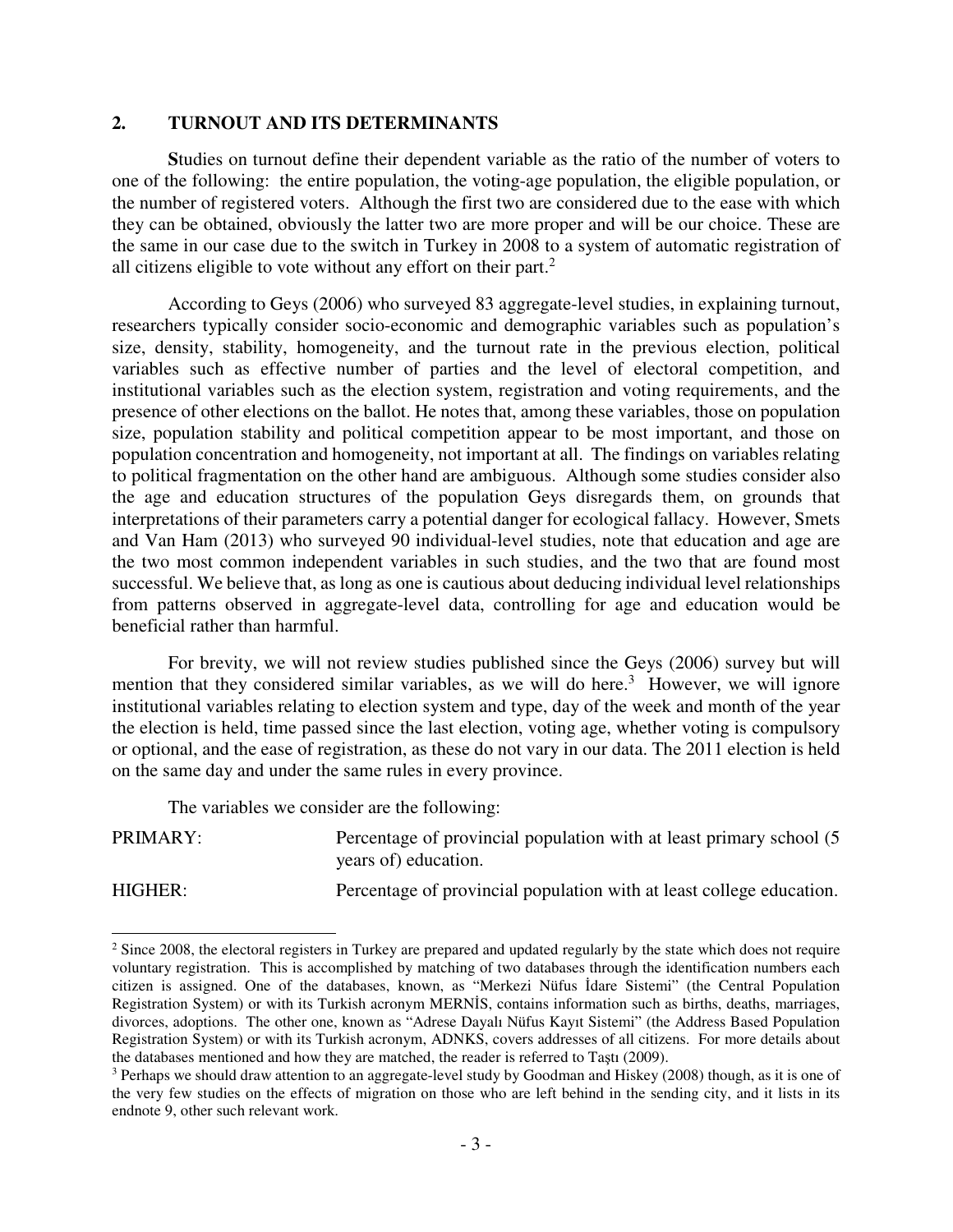| <b>UNDER30:</b>      | Percentage of provincial population under age 30                                                                                              |
|----------------------|-----------------------------------------------------------------------------------------------------------------------------------------------|
| OVER <sub>60</sub> : | Percentage of provincial population over age 60                                                                                               |
| <b>URBAN:</b>        | Percentage of provincial population living in provincial and district<br>capitals.                                                            |
| MP:                  | Number of parliament members elected by the constituency. <sup>4</sup>                                                                        |
| <b>PARTIES:</b>      | 10,000 divided by the sum of squared vote shares of the AKP, CHP,<br>MHP and BDP. <sup>5</sup>                                                |
| NOCOMPETITION:       | A dummy variable which takes the value of 1 if all parliamentary<br>seats of a province are won by one party, and zero otherwise <sup>6</sup> |
| TURNOUT2007:         | Provincial turnout rate in the 2007 parliamentary election.                                                                                   |
| <b>EMIGRANT:</b>     | Percentage of those born in the province living in another province.                                                                          |
| <b>IMMIGRANT:</b>    | Percentage of provincial population born in another province.                                                                                 |
| MP*IMMIGRANT:        | Product of MP and IMMIGRANT.                                                                                                                  |

 The first nine of the above variables are included in our model to control for socioeconomic, demographic, political and institutional characteristics of provinces, so that we can estimate the parameters of the last three variables more accurately. Although the results pertaining to the first group of variables are important in their own right, here our main focus will be on the impact of the last three, dealing with migration.

The motivation for considering PRIMARY is that without some minimum level of education, just the act of voting will be a difficult task, let alone gathering and evaluating information on candidates, parties and issues facing the country and the province. We presume that for most people, primary school education can be taken as that critical level. Although one's facility with gathering information and voting rises with increased education, it is likely to be subject to diminishing returns. Indeed, analyzing micro data from a natural experiment, Cesur and Mocan (2013) find that increasing basic schooling from 5 to 8 years did not raise the turnout rate in 2011 Turkish parliamentary election.<sup>7</sup> Furthermore, the opportunity cost of one's time rises as his/her education rises, especially after graduation from college. The COLLEGE variable is added to see if the effect of education on turnout dampens when the province has more college graduates.

j

<sup>4</sup> In Turkey each province, with the exception of three most populous ones, is considered a constituency. All, except one, elect multiple members to the parliament based on its share in the country's population. Members of parliament are awarded to political parties according to the D'Hondt proportional election system. However, votes of parties which receive less than 10 percent of the vote nationwide, are ignored. Istanbul is divided to three constituencies with 30, 27 and 28 members of parliament, Ankara into two with 16 and 15 members of parliament, and Izmir into two with 13 members of parliament each. We approximated MP to be 28.3 for Istanbul, 15.5 for Ankara and 13 for Izmir.  $<sup>5</sup>$  This is the index suggested by Laakso and Taagepera (1979) for measuring effective number of parties. However in</sup> computing the index for Turkey, we include only vote shares of the parties which either exceeded the 10 percent nationwide threshold or was able to bypass it by fielding independent candidates. In computing the party vote shares, we ignore the shares of parties not included in the index, as is done by the election system.

<sup>6</sup> 14 of the 81 provinces fall under this category. These include 6 of the 18 provinces with three members of parliament, 7 of the 15 provinces with two members of parliament, and the only province with one parliament member.

 $<sup>7</sup>$  They show also that the effect of education on voting preference is not working through migration.</sup>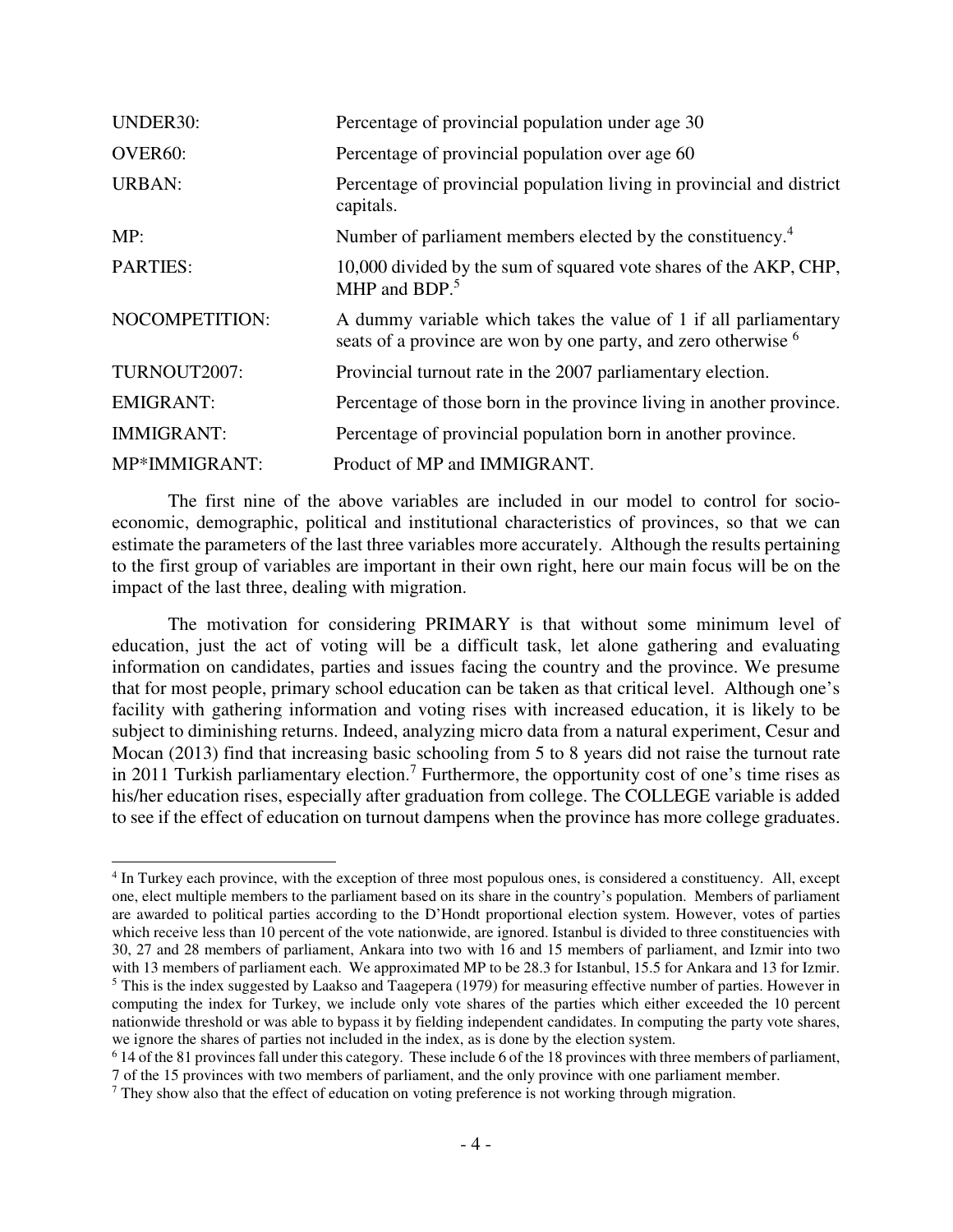Most individual-level studies find an inverse-U shaped relationship between age and turnout. Young people, who are in a transitional phase in life, busy moving away from home, getting an education, establishing families and careers, and gradually moving into adult roles, vote less. Turnout is found to be highest among the middle-aged. For older citizens, who withdraw from social life as their social network deteriorates, turnout is expected to be low. That is why modelers often include in their turnout equations, in addition to age, age-squared. Coefficient of the former is expected to be positive and the latter negative. However, it can also be argued that accumulation of resources and political experiences, having more time, and acquisition of a habit to vote, may lead older individuals to vote in higher numbers than the middle aged.

Individuals born and raised in the same time period are exposed to the same socio-historical events which shape their political socialization. Consequently political participation may vary between generations too. Bhatti and Hansen (2012) argue that this may explain the apparent curvilinear relationship between age and turnout. For instance, the middle-aged may not turnout in larger numbers than young individuals due to age per se, but simply because they belong to a generation with higher turnout levels. It is not possible to separate the age and generation effects from each other in aggregate-level studies examining a single election, such as ours. We have included in our equation UNDER30 and OVER60 variables to measure the combined effects of age and generation.

Individual-level studies find that participation in elections is much higher in rural areas than in urban areas. Voting in urban areas is more cumbersome and the stigma associated with not voting is less as it will be hardly noticed in the anonymity of the city. Villages on the other hand are closely knit societies where each person has intimate knowledge about the activities of others. To capture this, URBAN variable is considered. However, in the Turkey, urbanization rate is not defined as the proportion of provincial population living in cities over certain size but as the proportion residing in provincial and district capitals. As many district capitals are really small towns, only slightly larger than large villages, this definition does not fully reflect the urbanization level of a province. As highly urbanized provinces have large number of parliament members, the MP variable probably captures urbanization level better. With the MP variable in the equation, the coefficient of URBAN can be interpreted as how the turnout differs between truly urban areas and typical district and provincial capitals. There are other reasons for utilizing MP. It reflects also the population size of the constituency, the complexity of the ballot, and the cost involved in gathering information about the candidates.

A larger number of parties (PARTIES) raises the probability that voters can find a party with which they identify, encouraging participation. However, by making it harder for the voters to make up their minds, it may discourage them to turn out. Also, in a proportional election system, the spread of votes may reduce competition by letting the top party to capture more of the seats. This would discourage participation by small party supporters.

In parliamentary elections, competition is nationwide. Even when an election in a province is very lop-sided, as long as a voter has a chance of affect the allocation of a seat, he/she will have an incentive to cast a ballot. When a dominant party sweeps all of the seats in a constituency, that chance is extinguished. NOCOMPETITION variable is considered to measure the effect of such an occurrence.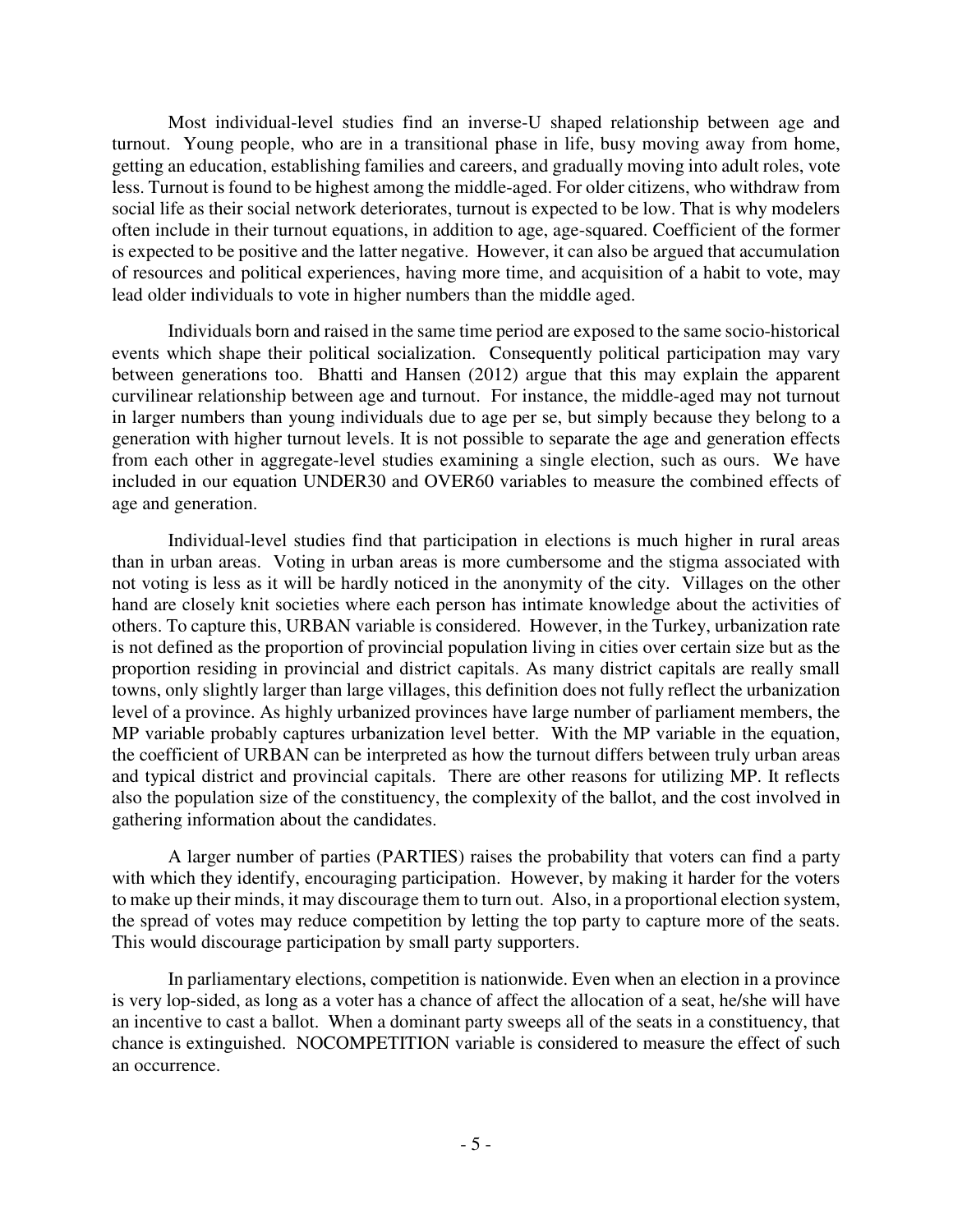TURNOUT07 is considered because many studies indicate that voting may be habitforming. People who voted in the past are more likely to turnout in future elections. However there is a drawback to including lagged dependent variable in the model. The previous turnout is likely to be effected by the very same variables current turnout is, as socio-economic, demographic, political and institutional variables change very gradually over time. Thus, at least to some extent, this variable captures the effects of other independent variables besides habit formation. Consequently it is wise to estimate the model with and without this variable.

 We now turn to our variables of main interest, EMIGRANT and IMMIGRANT. The coefficient of the former measures the impact of migration at the origin and the latter at the destination. We expect both variables in question to be inversely related to the turnout. There are at least three reasons for this in the case of EMIGRANT. First, people who emigrate are likely to be the ones who are most active politically. Second, remittances sent by these people to their relatives back home reduce the latter's dependence on the state and thus decrease their incentives to get involved with politics. Third, the ones left behind may be just waiting for their turn to migrate and thus lose interest in local affairs. In the case of IMMIGRANT, if voting is habitforming as some studies on other countries show, and if the political behavior of the migrants is similar to the behavior of the people at their origins, as Akarca and Başlevent (2010) and Akarca and Tansel (2007) show, then we would expect a smaller portion of immigrants to cast a ballot compared to the native born population. As explained above, migrant producing provinces have low turnout rates. Also provinces with immigrants from all over the country have less sense of community. Furthermore, immigrants are too busy trying to make it in the big city to spare time for political activity. They have less knowledge of candidates and issues at their new locations and those issues may not be their own. Consequently fewer of them vote. However, an exception has to be made in case of large urban constituencies where high numbers of immigrants from particular regions of the country are concentrated and where the number of deputies being elected is large. In such provinces, seeing an opportunity to elect one of their own, immigrants will have higher incentives to participate. The interaction term of MP and IMMIGRANT is introduced to capture this.

#### **3. EMPIRICAL RESULTS**

Equations obtained regressing 2011 turnout rate on the variables listed in the previous section, with and without the previous turnout rate are given in Table 1. Because initial estimation performed using Ordinary Least Squares method produced a number of outliers and near outliers, robust regression method is utilized instead, which is a weighted least squares procedure. All data, except those on TURNOUT2011, TURNOUT2007, MP, PARTIES and NOCOMPETITION are obtained from the Turkish Statistical Institute (Turkstat). The data on latter variables are from Tuncer (2007 and 2011). For all variables, except TURNOUT2007, their 2011 values are used.

According to the estimates presented in the first column of Table 1, each percentage increase in the portion of population with at least five years of formal education increases turnout rate by 0.32 percentage points. This becomes -0.09 for college graduates. The latter can explain the Brody's (1978) puzzle, namely why, despite rising education levels, political participation fails to increase.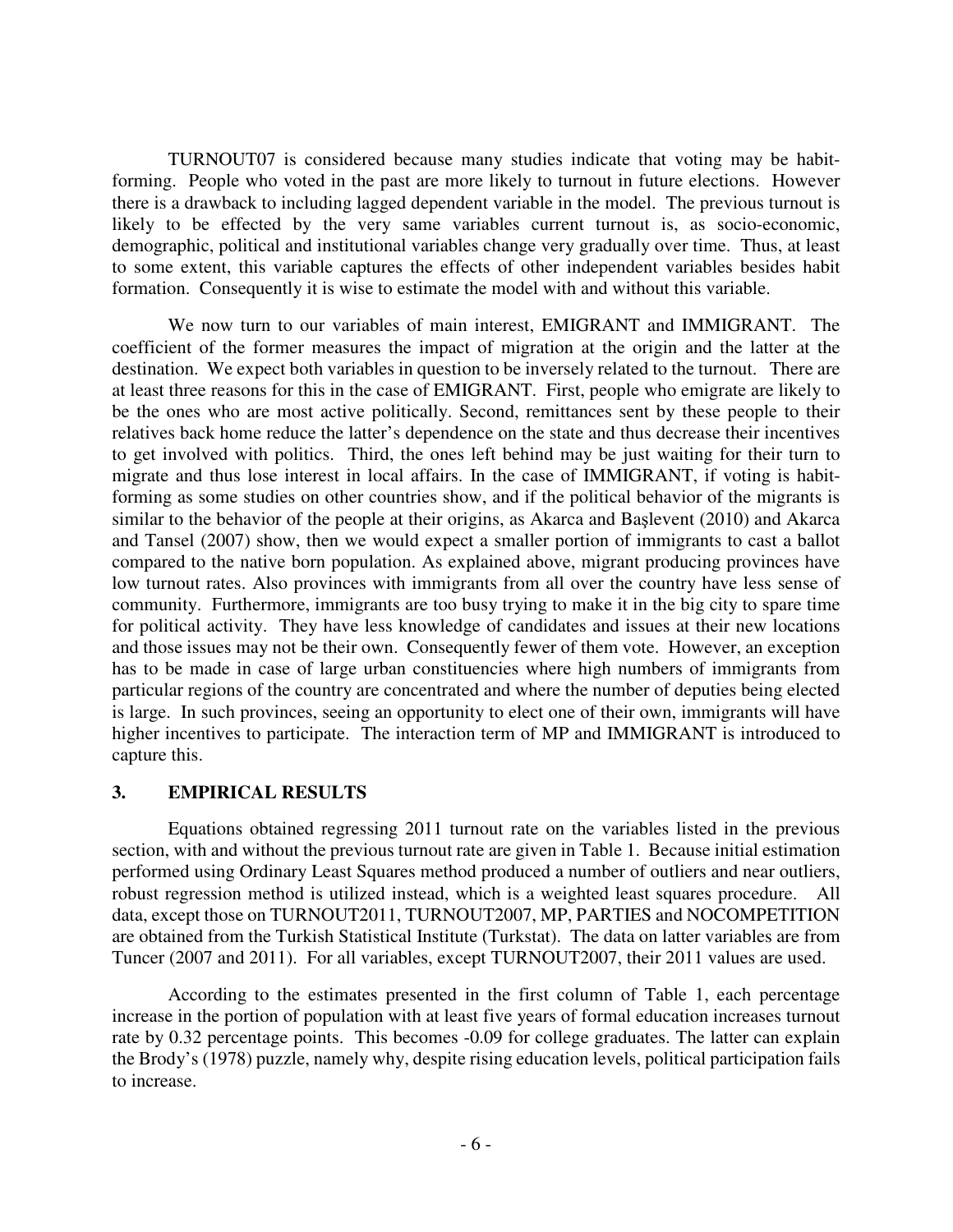The age-related parameters in Table 1 should be viewed as the net result of age and generation effects. These indicate that a province's turnout rate rises as the proportion of those over 60 and under 30 in that province rise relative to those in their middle ages. A percentage point rises in the latter increases the turnout rate 0.54 and 0.24 points, respectively. This is consistent with the generational patterns observed in many European countries by Bhati and Hansen (2012) and in Canada by Blais, et al. (2004). They find that, after controlling for age, political participation among baby boomers and the generation preceding it is substantially higher than the generations which followed them. If we accept that age-turnout relationship is inverse-U shaped, as individual level studies find consistently, it appears that in the Turkish case, generational effects work in the opposite direction of and dominate the age effects. Our results also suggest that the turnout rate which declined in the post baby-boomer generations, has begun to recover in the generation born after 1980.

 We obtained a positive coefficient for URBAN and a negative one for MP which can be interpreted as turnout being less in urban areas compared to rural ones but the difference being smaller in the case of typical district or provincial centers as opposed to metropolitan centers. Negative effects of population size and ballot complexity on the turnout is also captured in this result. Increase in the number of members of parliament from a constituency lowers it by 0.43 points and each percentage increase in proportion of population residing in provincial and district capitals raises it by 0.05 points.

 Our results also show that as the effective number of parties increase by one unit, the turnout drops by 1.1 points. Provinces in which a dominant party captures all seats, the turnout is lower by 1.3 points.

Migration affects turnout adversely both in sending and receiving provinces. A percentage increase in the ratio of emigrants in the population born in a province reduces turnout by 0.13 points, while a percentage increase in the proportion of immigrants in a province reduces it by 0.06. However as the number of parliament members being elected from a constituency increases, the latter figure is reduced at the rate of 0.005 per parliament member. This turns the negative impact of migration to positive in provinces such as Istanbul, Ankara, Izmir, and Bursa for example, where the number of parliament members are large.

 The equation given in the second column of Table 1 includes the turnout rate in 2007. Inclusion of this variable reduces coefficients of all other variables in the equation as it takes on part of their explanatory power. However about half of them retain their statistical significance which implies that they contain additional information that cannot be represented by the lagged turnout rate alone. From the increase in the  $\mathbb{R}^2$  and high level of significance of its parameter however we can see that the lagged turnout variable represents other factors as well, such as habitforming.

### **4. SUMMARY AND CONCLUSIONS**

It appears that the determinants of the voter turnout in Turkey are similar to the ones in other countries. Population instability created by internal migration has an adverse effect on political participation both at the origins and destinations of migrants. However, at destinations with large populations (thus large parliamentary delegations) and concentrations of immigrants,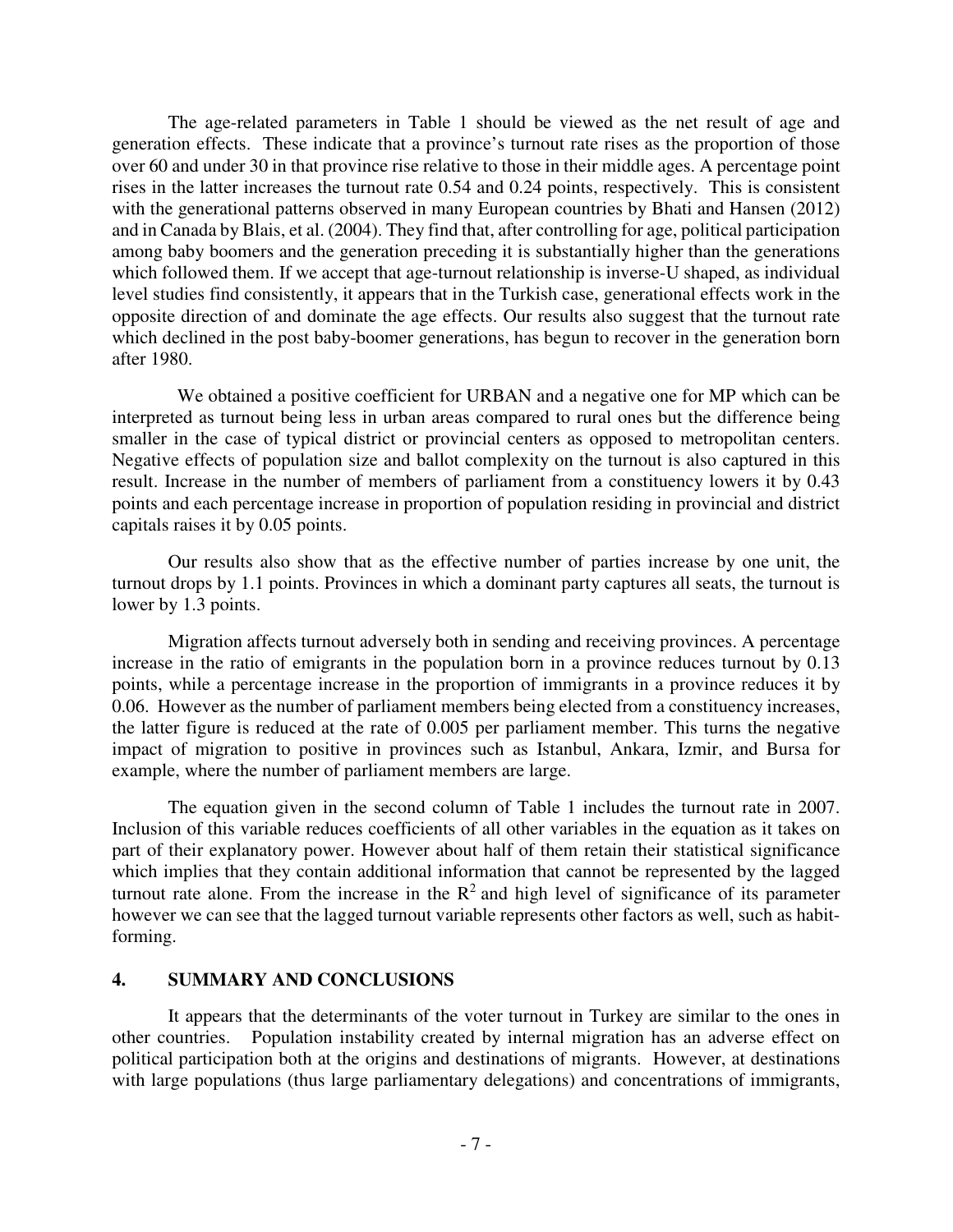the opportunity afforded to immigrants from various regions to elect to parliament one of their own, reduces this negative impact considerably, and even turns it to positive in some of them.

The relationship between turnout and education is inverse U-shaped, with a flat top. Behavioral differences between various generations causes the age-turnout relationship to be Ushaped. Electoral participation declines in the post baby-boomer generations. However it seems to have recovered somewhat in the generation born after 1980 which entered the electorate with the 2002 election. Large population, large number parliament members to be elected from a constituency, participation by large number of parties, and existence of a dominant party depress the turnout rate.

A few provinces (listed in the notes of Table 1) differ from the general pattern observed in the rest of the country. Reasons behind such deviations need to be studied but is beyond the scope of the present study.

### **REFERENCES**

Akarca, A. T. and Başlevent, C. (2010). The region-of-origin effect on voting behavior: the case of Turkey's internal migrants. İ*ktisat* İş*letme ve Finans, 25* (297), 9-36.

Akarca, A. T., & Tansel, A. (2007). Social and economic determinants of Turkish voter choice in the 1995 parliamentary election. *Electoral Studies, 26*, 633-647.

Bhatti, Y. and Hansen, K. M. (2012). The effect of generation and age on turnout to the European Parliament – How turnout will continue to decline in the future. *Electoral Studies, 31*, 262–272.

Blais, A., Gidengil, E., Nevitte, N. and Nadeau, R. (2004). Where does turnout decline come from? *European Journal of Political Research, 43*, 221–236.

Brody, R. (1978). The puzzle of political participation in America. King, A. (ed.) *The new American political system.* Washington, DC: American Enterprise Institute.

Başlevent, C. (2013). The impact of urbanization on political outcomes in Turkey. Economic Research Forum (ERF) Working Paper No. 799.

Cesur, R. and Mocan, N. H. (2013). Does secular education impact religiosity, electoral participaton and the propensity to vote for Islamic parties? Evidence from an education reform in a Muslim country. National Bureau of Economic Research (NBER) Working Paper No. 19769.

Çulhaoğlu, B. (2007). Electoral participation in Turkish national and local elections. Unpublished M.A. dissertation, Sabancı University, Istanbul, Turkey.

Geys, B. (2006). Explaining voter turnout: a review of aggregate-level research. *Electoral Studies, 25*, 637-663.

Goodman, G. L. and Hiskey, J. T. (2008). Exit without leaving: political disengagement in high migration municipalities in Mexico. *Comparative Politics, 40*, 169-188.

Laakso, M., Taagepera, R. (1979). "Effective'' number of parties: a measure with application to West Europe. *Comparative Political Studies, 12*, 3-27.

Rousseeuw, P.J. (1984). Least median of squares regression. *Journal of the American Statistical Association, 79*, 871–880.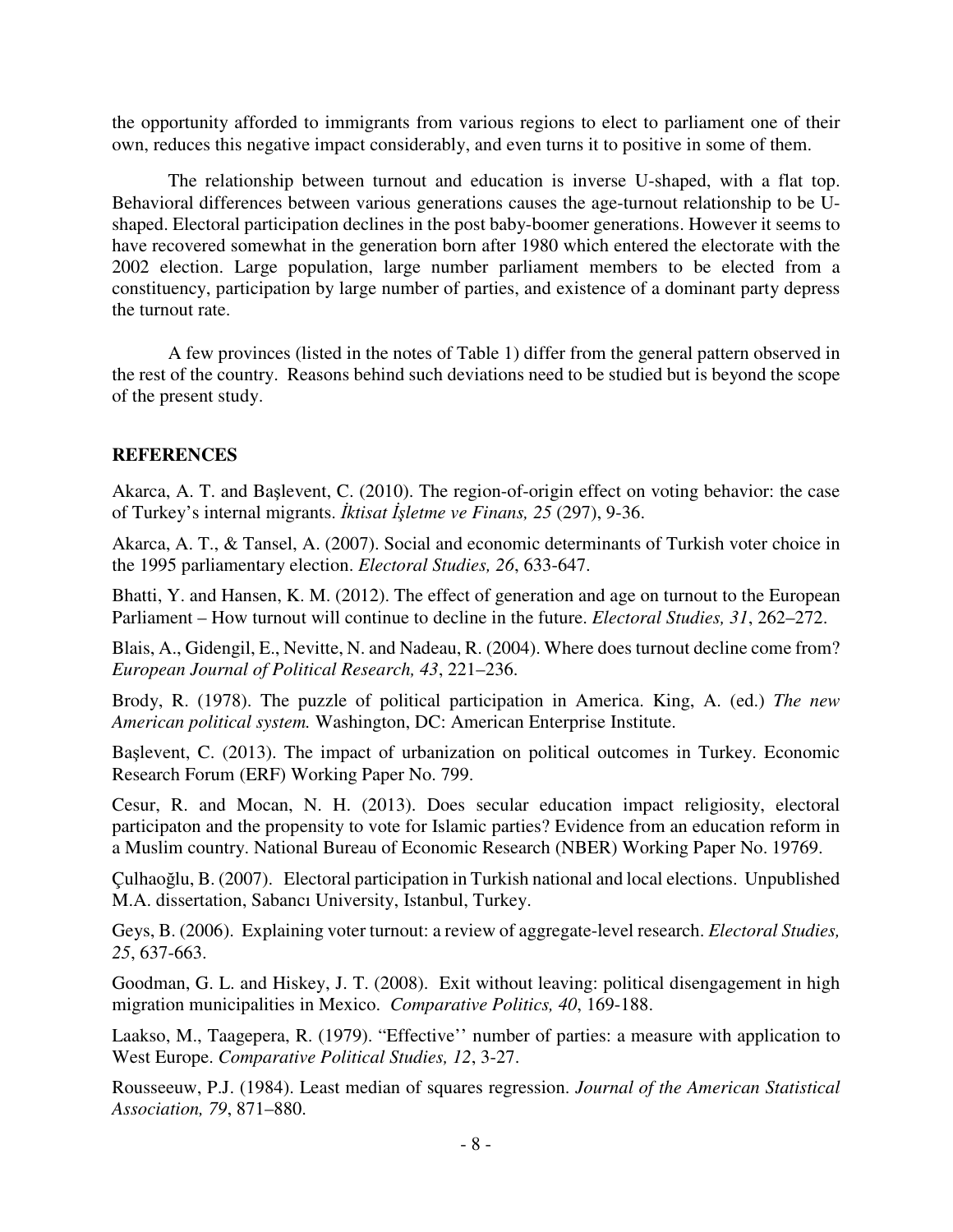Rousseeuw, P.J. and Van Driessen, K. (2000). An algorithm for positive-breakdown regression based on concentration steps. Gaul, W., Opitz, O. and Schader, M. (eds.) *Data Analysis: Scientific Modeling and Practical Application*, New York: Springer-Verlag, pp. 335–346.

Smets, K. and Van Ham, C. (2013). The embarrassment of riches? A meta-analysis of individuallevel research on voter turnout. *Electoral Studies, 32*, 344–359.

Taştı, E. (2009, October 14). Address based population registration system: 2007 population census in Turkey. Received on: 01.06.2012 from: http://unstats.un.org/unsd/censuskb20/KnowledgebaseArticle10663.aspx.

Tuncer, E. (2007). *22 Temmuz 2007 milletvekili genel seçimleri: sayısal ve siyasal de*ğ*erlendirme* [22 July 2007 Elections for members of parliament: a quantitative and political evaluation]. Ankara, Turkey: TESAV (in Turkish).

Tuncer, E. (2011). *12 Haziran 2011 milletvekili genel seçimleri: sayısal ve siyasal de*ğ*erlendirme* [12 June 2011 elections for members of parliament: a quantitative and political evaluation]. Ankara, Turkey: TESAV (in Turkish).

Zaman, A., Rousseeuw, P.J. and Orhan, M. (2001). Econometric applications of high-breakdown robust regression techniques. *Econometrics Letters, 71*, 1–8.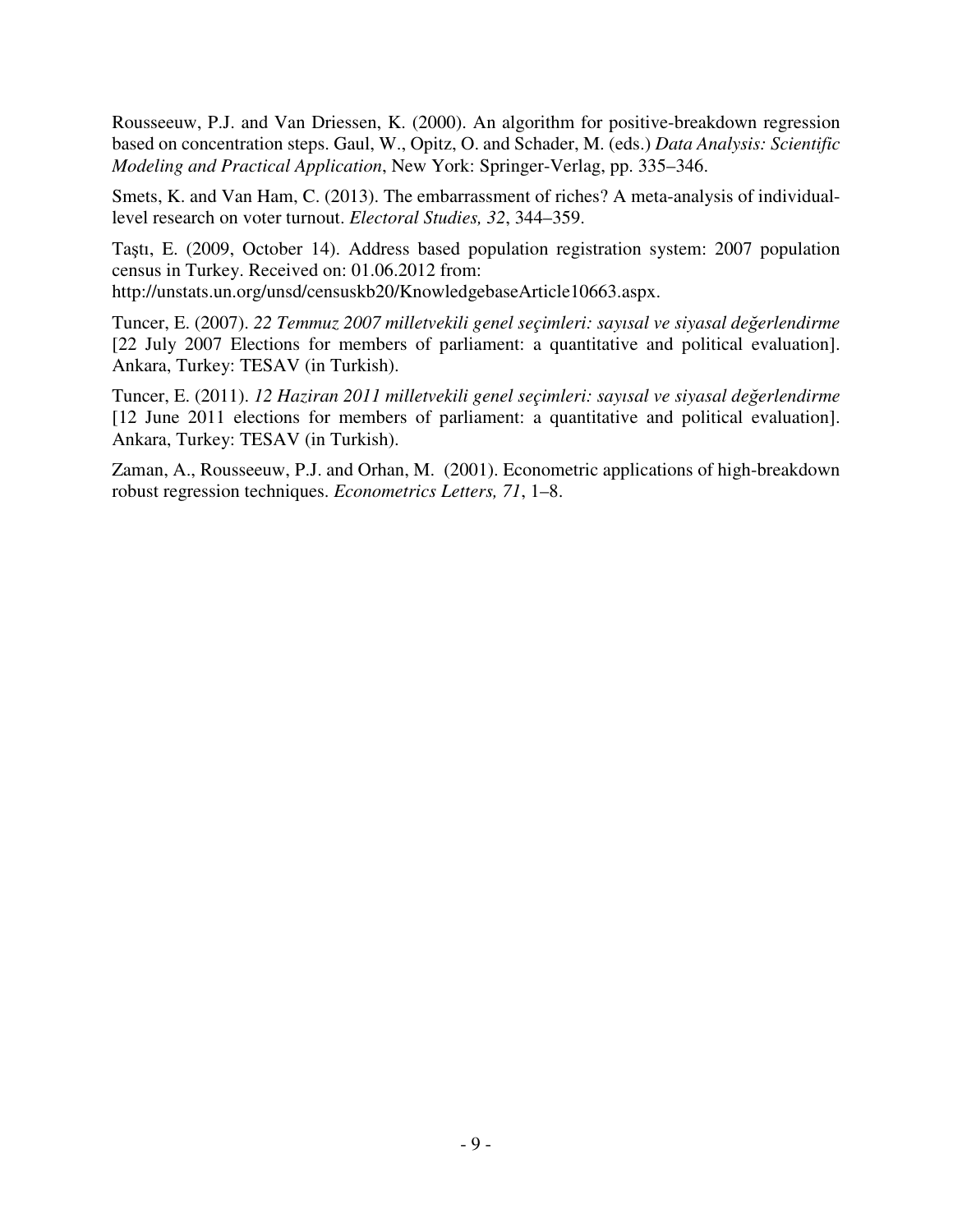**Figure 1 Immigrant: proportion of provincial population born in another province (2011)**



*Source: Turkstat* 

**Figure 2 Emigrant: proportion of population born in the province, residing in another province (2011)** 



*Source: Turkstat*